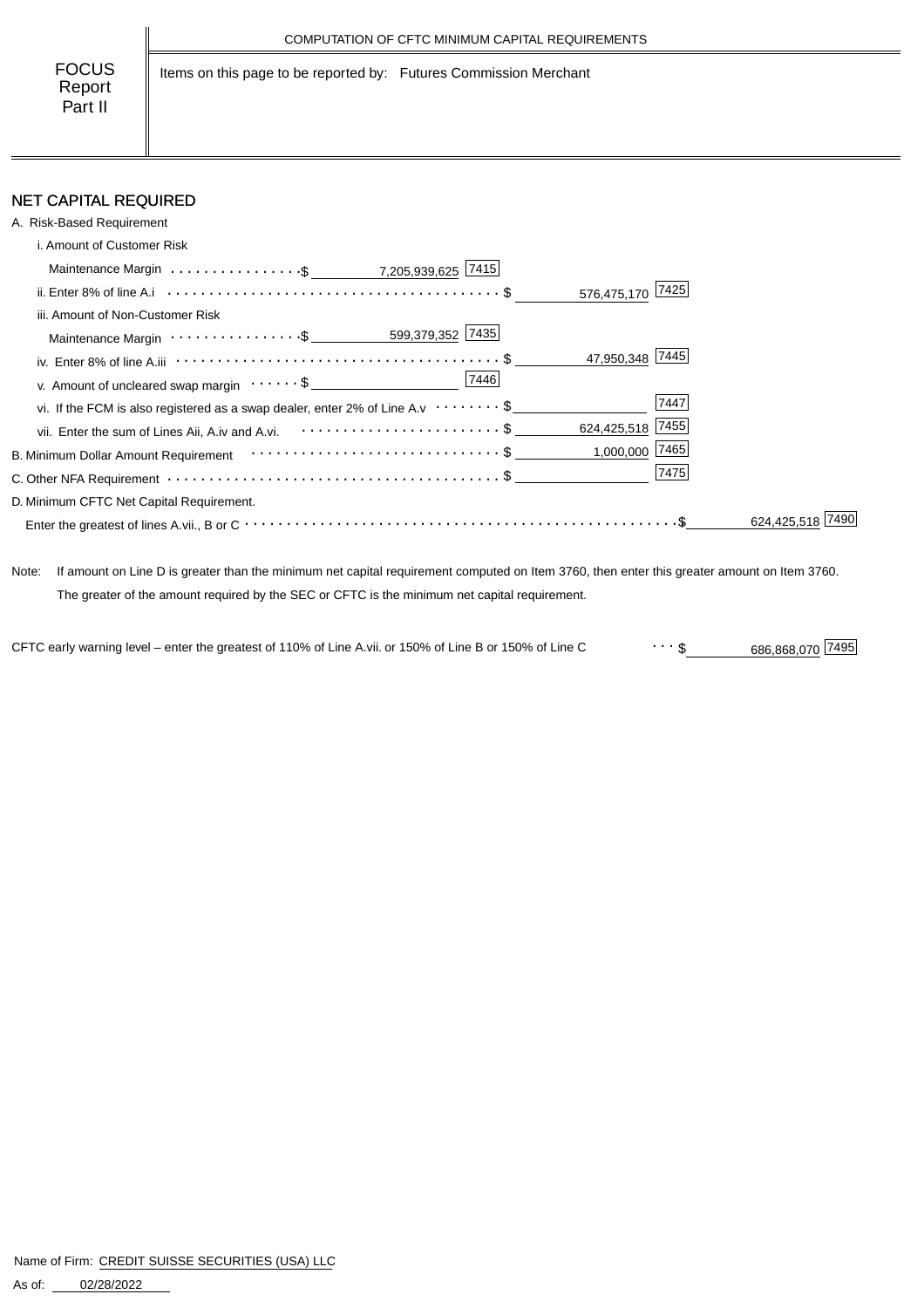Part II | Items on this page to be reported by: Futures Commission Merchant

#### SEGREGATION REQUIREMENTS

| 1. Net ledger balance                                                                                                                                                                                                                                                                                      |                    |              |
|------------------------------------------------------------------------------------------------------------------------------------------------------------------------------------------------------------------------------------------------------------------------------------------------------------|--------------------|--------------|
| A. Cash                                                                                                                                                                                                                                                                                                    | 1,255,929,444 7010 |              |
|                                                                                                                                                                                                                                                                                                            | 633,617,689 7020   |              |
| 2. Net unrealized profit (loss) in open futures contracts traded on a contract market $\cdots\cdots\cdots\cdots\cdots\cdots\cdots$ \$                                                                                                                                                                      | 81,448,506 7030    |              |
| 3. Exchange traded options                                                                                                                                                                                                                                                                                 |                    |              |
|                                                                                                                                                                                                                                                                                                            | 101,699,793 7032   |              |
| B. Deduct market value of open option contracts granted (sold) on a contract market $\cdots\cdots\cdots\cdots\cdots\cdots$                                                                                                                                                                                 | 78,130,600) 7033   |              |
|                                                                                                                                                                                                                                                                                                            | 1,994,564,832 7040 |              |
| 5. Accounts liquidating to a deficit and accounts with debit balances                                                                                                                                                                                                                                      |                    |              |
| 7045                                                                                                                                                                                                                                                                                                       |                    |              |
| Less: amount offset by customer owned securities $\cdots \cdots \cdots \cdots$ \$ $\underbrace{($ 667,770) 7047 $\brace{ }$                                                                                                                                                                                |                    | 592,049 7050 |
|                                                                                                                                                                                                                                                                                                            | 1,995,156,881 7060 |              |
| FUNDS IN SEGREGATED ACCOUNTS                                                                                                                                                                                                                                                                               |                    |              |
| 7. Deposited in segregated funds bank accounts                                                                                                                                                                                                                                                             |                    |              |
| A. Cash                                                                                                                                                                                                                                                                                                    | 482,157,112 7070   |              |
| B. Securities representing investments of customers' funds (at market)<br>$\cdots$ $\cdots$ $\cdots$ $\uparrow$                                                                                                                                                                                            |                    | 7080         |
|                                                                                                                                                                                                                                                                                                            | 485,989,210 7090   |              |
| 8. Margins on deposit with derivatives clearing organizations of contract markets                                                                                                                                                                                                                          |                    |              |
| A. Cash                                                                                                                                                                                                                                                                                                    | 1,001,982,744 7100 |              |
|                                                                                                                                                                                                                                                                                                            |                    | 7110         |
| C. Securities held for particular customers or option customers in lieu of cash (at market) $\cdots \cdots \cdots \cdots$ \$ _________147,628,479 7120                                                                                                                                                     |                    |              |
|                                                                                                                                                                                                                                                                                                            | 37,299,045 7130    |              |
| 10. Exchange traded options                                                                                                                                                                                                                                                                                |                    |              |
|                                                                                                                                                                                                                                                                                                            | 101,699,793 7132   |              |
| B. Value of open short option contracts with the contract of the contract of the contract of the state of the state of $\mathcal{S}$                                                                                                                                                                       | 78,130,600) 7133   |              |
| 11. Net equities with other FCMs                                                                                                                                                                                                                                                                           |                    |              |
| A. Net liquidating equity                                                                                                                                                                                                                                                                                  |                    | 157,208 7140 |
| B. Securities representing investments of customers' funds (at market)<br>$\cdots$ $\cdots$ $\cdots$ $\cdots$ $\cdots$ $\cdots$ $\cdots$ $\cdots$ $\cdots$ $\cdots$ $\cdots$ $\cdots$ $\cdots$ $\cdots$ $\cdots$ $\cdots$ $\cdots$ $\cdots$ $\cdots$ $\cdots$ $\cdots$ $\cdots$ $\cdots$ $\cdots$ $\cdots$ |                    | 7160         |
|                                                                                                                                                                                                                                                                                                            |                    | 7170         |
| 12. Segregated funds on hand (describe:                                                                                                                                                                                                                                                                    |                    | 7150         |
|                                                                                                                                                                                                                                                                                                            |                    |              |
|                                                                                                                                                                                                                                                                                                            |                    |              |
|                                                                                                                                                                                                                                                                                                            |                    |              |
| 16. Excess (deficiency) funds in segregation over (under) Management Target Amount Excess Framment S                                                                                                                                                                                                       | 83,868,266 7198    |              |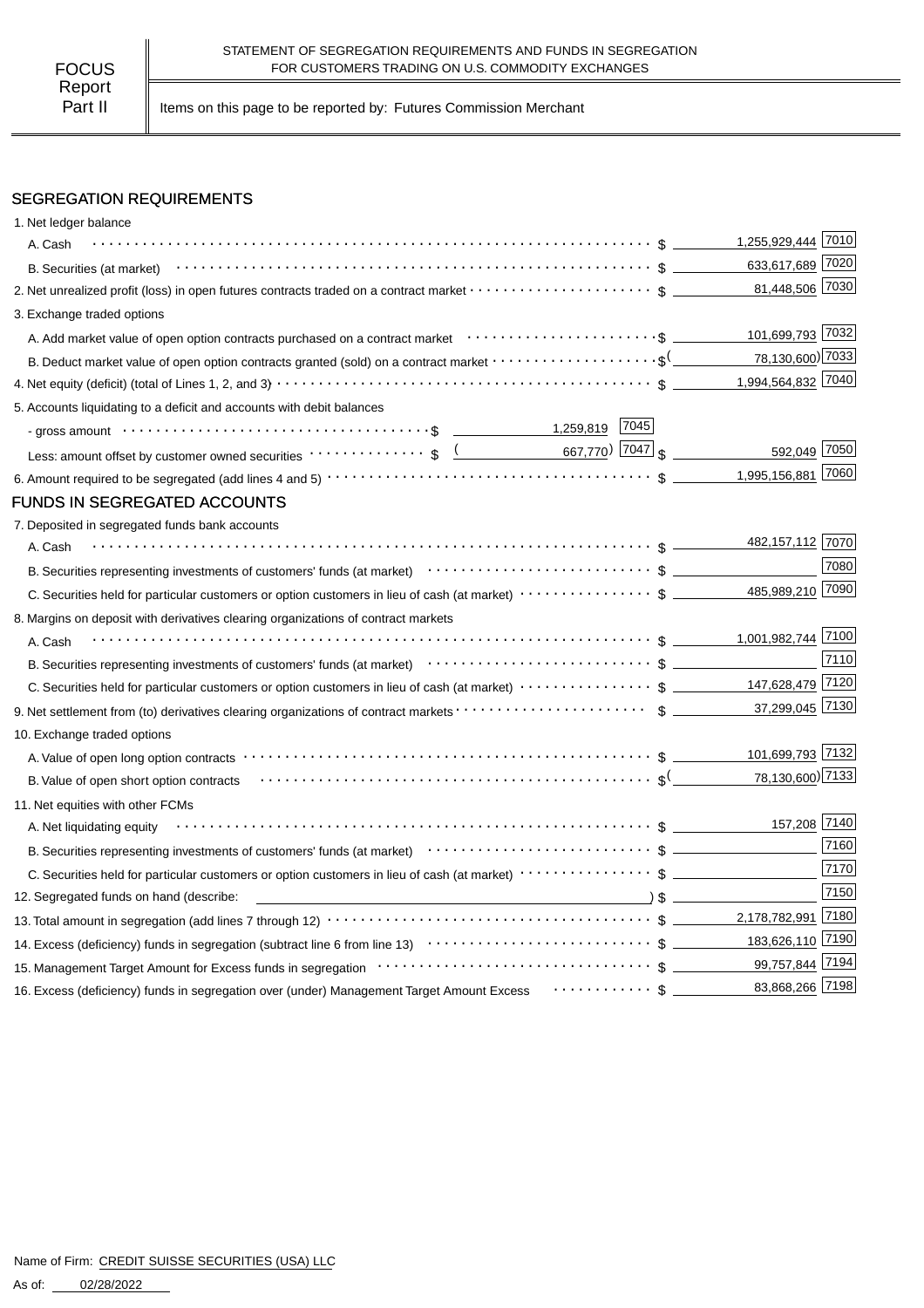#### STATEMENT OF CLEARED SWAPS CUSTOMER SEGREGATION REQUIREMENTS FOCUS TO CUS AND FUNDS IN CLEARED SWAPS CUSTOMER<br>Report **ACCOUNTS UNDER SECTION 4D(F)** OF THE COMMODITY EX ACCOUNTS UNDER SECTION 4D(F) OF THE COMMODITY EXCHANGE ACT

Items on this page to be reported by: Futures Commission Merchant

#### CLEARED SWAPS CUSTOMER REQUIREMENTS

| 1. Net ledger balance                                                                                                                                                                                                          |                    |               |
|--------------------------------------------------------------------------------------------------------------------------------------------------------------------------------------------------------------------------------|--------------------|---------------|
| A. Cash                                                                                                                                                                                                                        | 6,602,098,811 8500 |               |
|                                                                                                                                                                                                                                | 1,143,262,009 8510 |               |
|                                                                                                                                                                                                                                |                    | 8520          |
| 3. Cleared swaps options                                                                                                                                                                                                       |                    |               |
|                                                                                                                                                                                                                                |                    | 8530          |
| B. Market value of open cleared swaps option contracts granted (sold) $\cdots\cdots\cdots\cdots\cdots\cdots\cdots\cdots$ \$ <sup>(</sup>                                                                                       |                    | $\sqrt{8540}$ |
| 4. Net equity (deficit) (add lines 1, 2 and 3) $\cdots$ $\cdots$ $\cdots$ $\cdots$ $\cdots$ $\cdots$ $\cdots$ $\cdots$ $\cdots$ $\cdots$ $\cdots$ $\cdots$ $\cdots$ $\cdots$ $\cdots$ $\cdots$                                 | 5,003,689,498 8550 |               |
| 5. Accounts liquidating to a deficit and accounts with debit balances                                                                                                                                                          |                    |               |
| - gross amount \bit \\contract \contract \contract \contract \contract \contract \contract \contract \contract \contract \contract \contract \contract \contract \contract \contract \contract \contract \contract \contract \ |                    |               |
|                                                                                                                                                                                                                                | 11,411,195 8580    |               |
|                                                                                                                                                                                                                                | 5,015,100,693 8590 |               |
| FUNDS IN CLEARED SWAPS CUSTOMER SEGREGATED ACCOUNTS                                                                                                                                                                            |                    |               |
| 7. Deposited in cleared swaps customer segregated accounts at banks                                                                                                                                                            |                    |               |
| A. Cash                                                                                                                                                                                                                        | 309,487,616 8600   |               |
|                                                                                                                                                                                                                                |                    | 8610          |
|                                                                                                                                                                                                                                | 126,364,091 8620   |               |
| 8. Margins on deposit with derivatives clearing organizations in cleared swaps customer segregated accounts                                                                                                                    |                    |               |
| A. Cash                                                                                                                                                                                                                        | 4,563,746,454 8630 |               |
|                                                                                                                                                                                                                                |                    | 8640          |
|                                                                                                                                                                                                                                |                    |               |
|                                                                                                                                                                                                                                |                    |               |
| 10. Cleared swaps options                                                                                                                                                                                                      |                    |               |
|                                                                                                                                                                                                                                |                    | 8670          |
| B. Value of open cleared swaps short option contracts $\cdots\cdots\cdots\cdots\cdots\cdots\cdots\cdots\cdots\cdots\cdots\cdots$ \$                                                                                            |                    | 8680          |
| 11. Net equities with other FCMs                                                                                                                                                                                               |                    |               |
| A. Net liquidating equity                                                                                                                                                                                                      |                    | 8690          |
| B. Securities representing investment of cleared swaps customers' funds (at market) $\cdots\cdots\cdots\cdots\cdots\cdots$ \$                                                                                                  |                    | 8700          |
|                                                                                                                                                                                                                                |                    | 8710          |
| 12. Cleared swaps customer funds on hand (describe: \\efficient \\efficient \\efficient \\efficient \\efficient \\efficient \\efficient \\efficient \\efficient \\efficient \\efficient \\efficient \\efficient \\efficient \\ | $\frac{1}{2}$      | 8715          |
| 13. Total amount in cleared swaps customer segregation (add Lines 7 through 12) $\cdots\cdots\cdots\cdots\cdots\cdots\cdots\cdots$ \$ _________5,714,914,189 8720                                                              |                    |               |
| 14. Excess (deficiency) funds in cleared swaps customer segregation (subtract Line 6 from Line 13) \$                                                                                                                          | 699,813,496 8730   |               |
| 15. Management target amount for excess funds in cleared swaps segregated accounts \$                                                                                                                                          | 250,755,035 8760   |               |
| 16. Excess (deficiency) funds in cleared swaps customer segregated accounts over (under) management target<br>excess                                                                                                           | 449,058,461 8770   |               |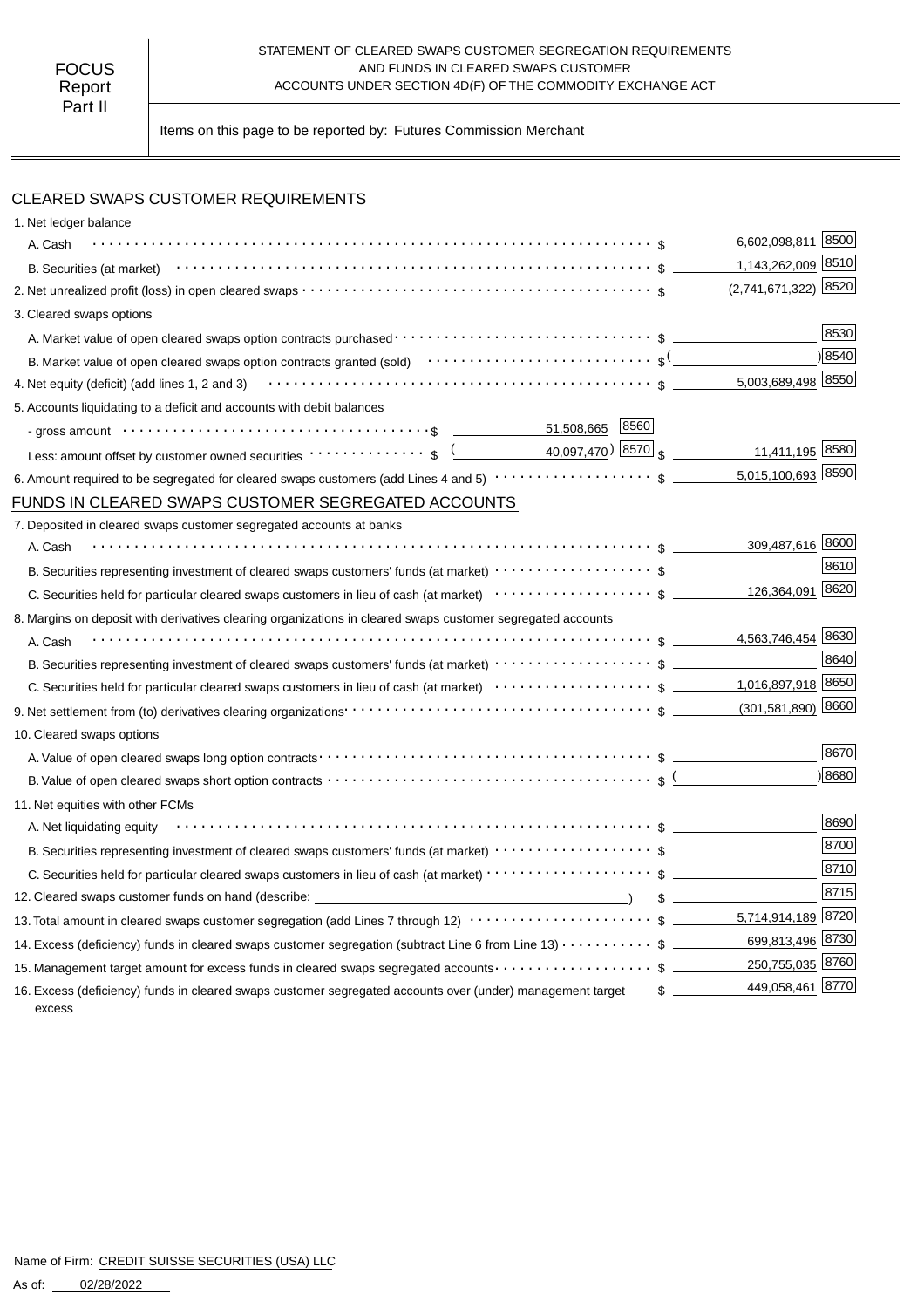| FOCUS   |  |
|---------|--|
| Report  |  |
| Part II |  |

Items on this page to be reported by a: Futures Commission Merchant

|                                                                                                                                                                 | 7200 |
|-----------------------------------------------------------------------------------------------------------------------------------------------------------------|------|
| 2. Funds/property in segregated accounts                                                                                                                        |      |
| 7210<br>A. Cash $\cdots$ $\cdots$ $\cdots$ $\cdots$ $\cdots$ $\cdots$ $\cdots$ $\cdots$ $\cdots$ $\cdots$ $\cdots$ $\cdots$ $\cdots$ $\cdots$ $\cdots$ $\cdots$ |      |
| 7220                                                                                                                                                            |      |
|                                                                                                                                                                 | 7230 |
|                                                                                                                                                                 | 7240 |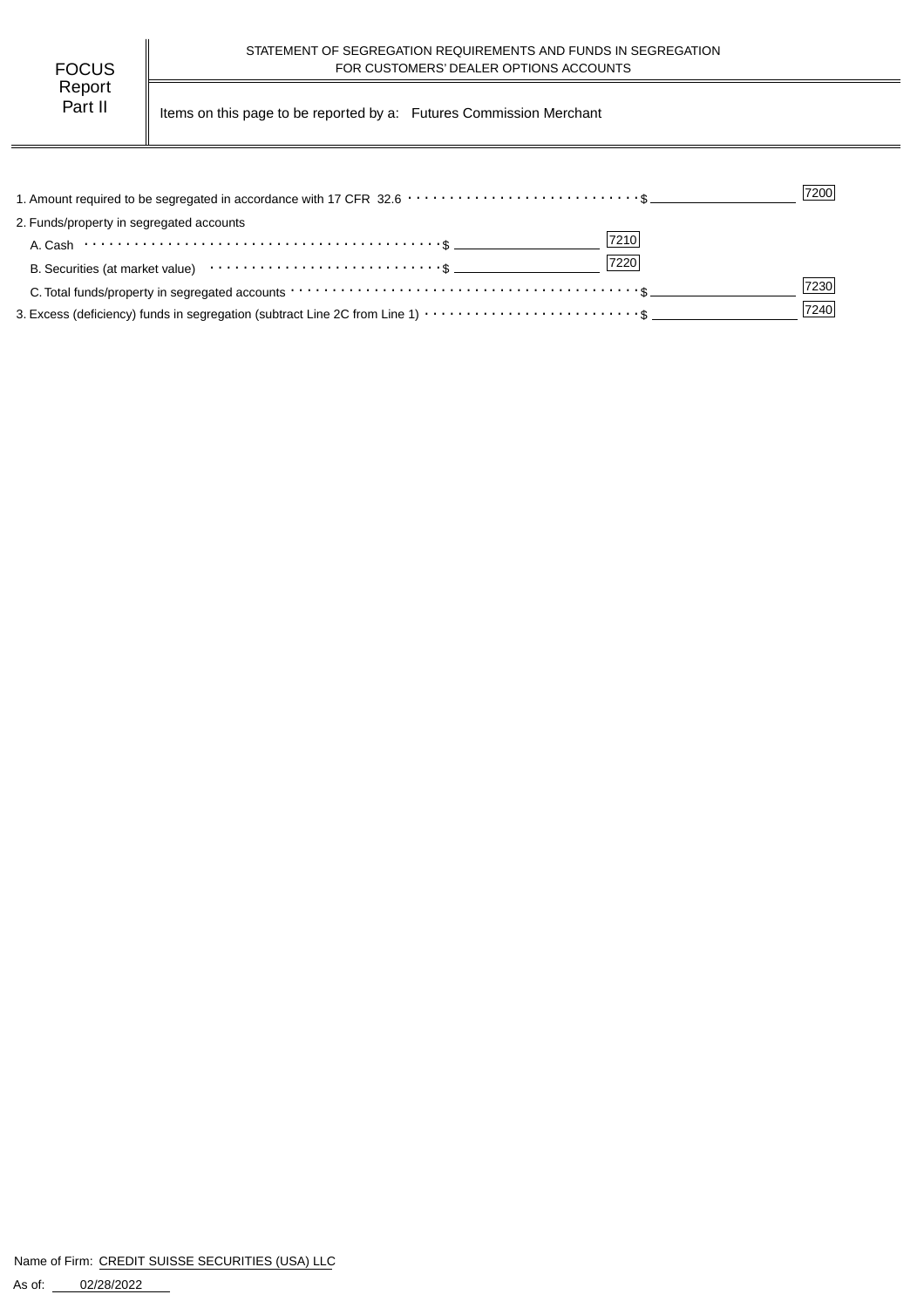## STATEMENT OF SECURED AMOUNTS AND FUNDS HELD IN SEPARATE ACCOUNTS FOR FOREIGN FUTURES<br>
Report AND FOREIGN OPTIONS CUSTOMERS PURSUANT TO CFTC REGULATION 30.7

Part II | Items on this page to be reported by a: Futures Commission Merchant

#### FOREIGN FUTURES AND FOREIGN OPTIONS SECURED AMOUNTS

| Amount required to be set aside pursuant to law, rule or regulation of a foreign government                                |                         |                        |      |
|----------------------------------------------------------------------------------------------------------------------------|-------------------------|------------------------|------|
|                                                                                                                            |                         |                        | 7305 |
| 1. Net ledger balance - Foreign futures and foreign option trading - All Customers                                         |                         |                        |      |
| A. Cash                                                                                                                    |                         | 3,064,331,277          | 7315 |
| B. Securities (at market)                                                                                                  |                         | 167,198,024 7317       |      |
| 2. Net unrealized profit (loss) in open futures contracts traded on a foreign board of trade \$                            |                         | $(1,347,807,124)$ 7325 |      |
| 3. Exchange traded options                                                                                                 |                         |                        |      |
| A. Market value of open option contracts purchased on a foreign board of trade\$                                           |                         | 7,533,908              | 7335 |
| B. Market value of open contracts granted (sold) on a foreign board of trade \$                                            |                         | (718, 489)             | 7337 |
|                                                                                                                            |                         | 1,890,537,596 7345     |      |
| 5. Accounts liquidating to a deficit and accounts with                                                                     |                         |                        |      |
|                                                                                                                            | 1,664,913 7351          |                        |      |
| Less: amount offset by customer owned securities \$                                                                        | $1,307,689$ ) $7352$ \$ | 357,224 7354           |      |
| 6. Amount required to be set aside as the secured amount - Net Liquidating Equity Method (add lines 4 and 5) $\ldots$ , \$ |                         | 1,890,894,820          | 7355 |
| 7. Greater of amount required to be set aside pursuant to foreign jurisdiction (above) or line 6. \$                       |                         | 1,890,894,820          | 7360 |